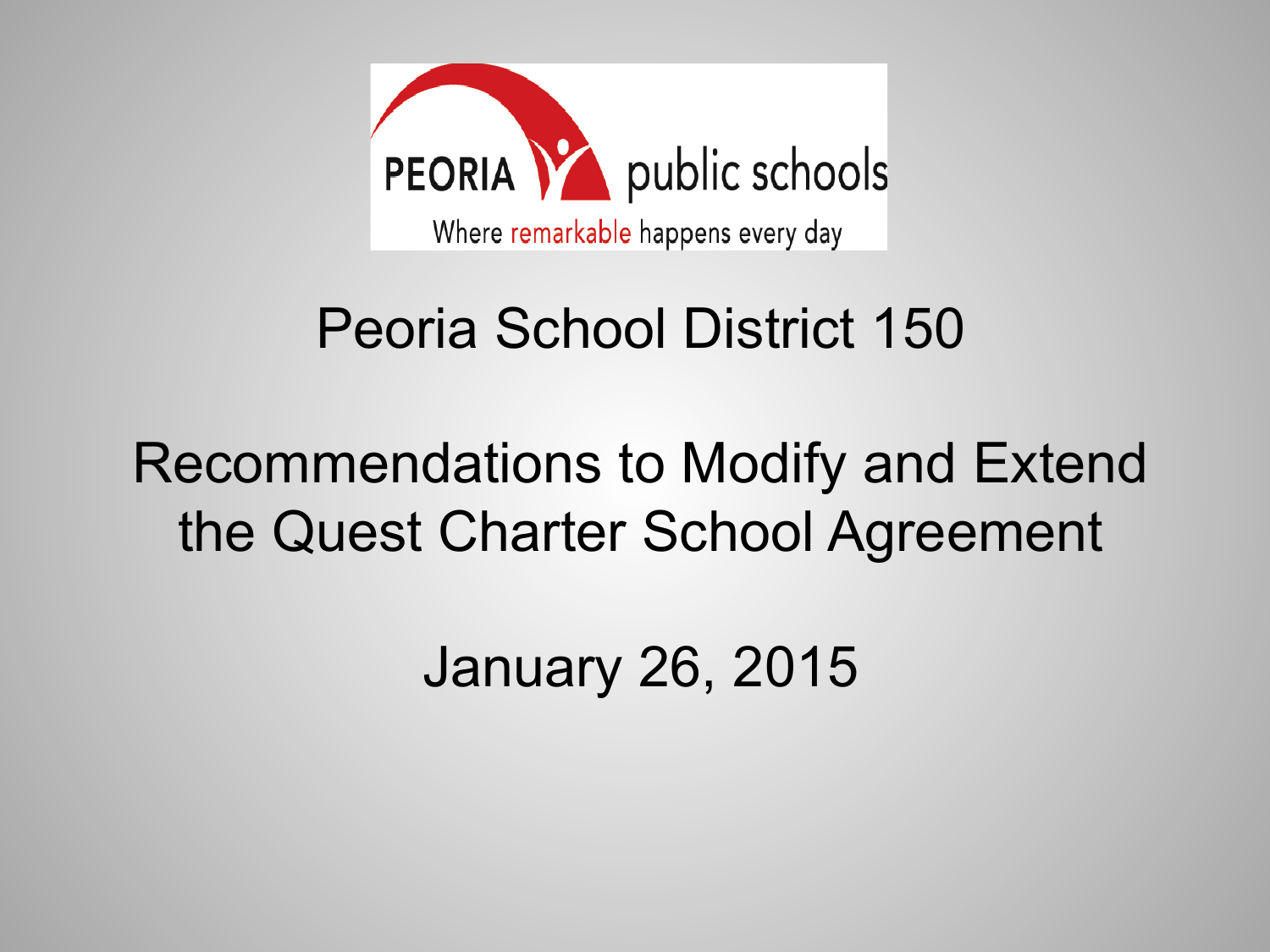## Major Substantive Changes to Quest Charter Agreement

- Agreement is for 5 more years, beginning on July 1, 2015 and ending on June 30, 2020.
- Clarifies Quest access to Safe Schools program at WCTC on a space-available basis.
- Clarifies that Quest will have access to District 150 gyms for athletic events in accord with District 150 Policy 8:22.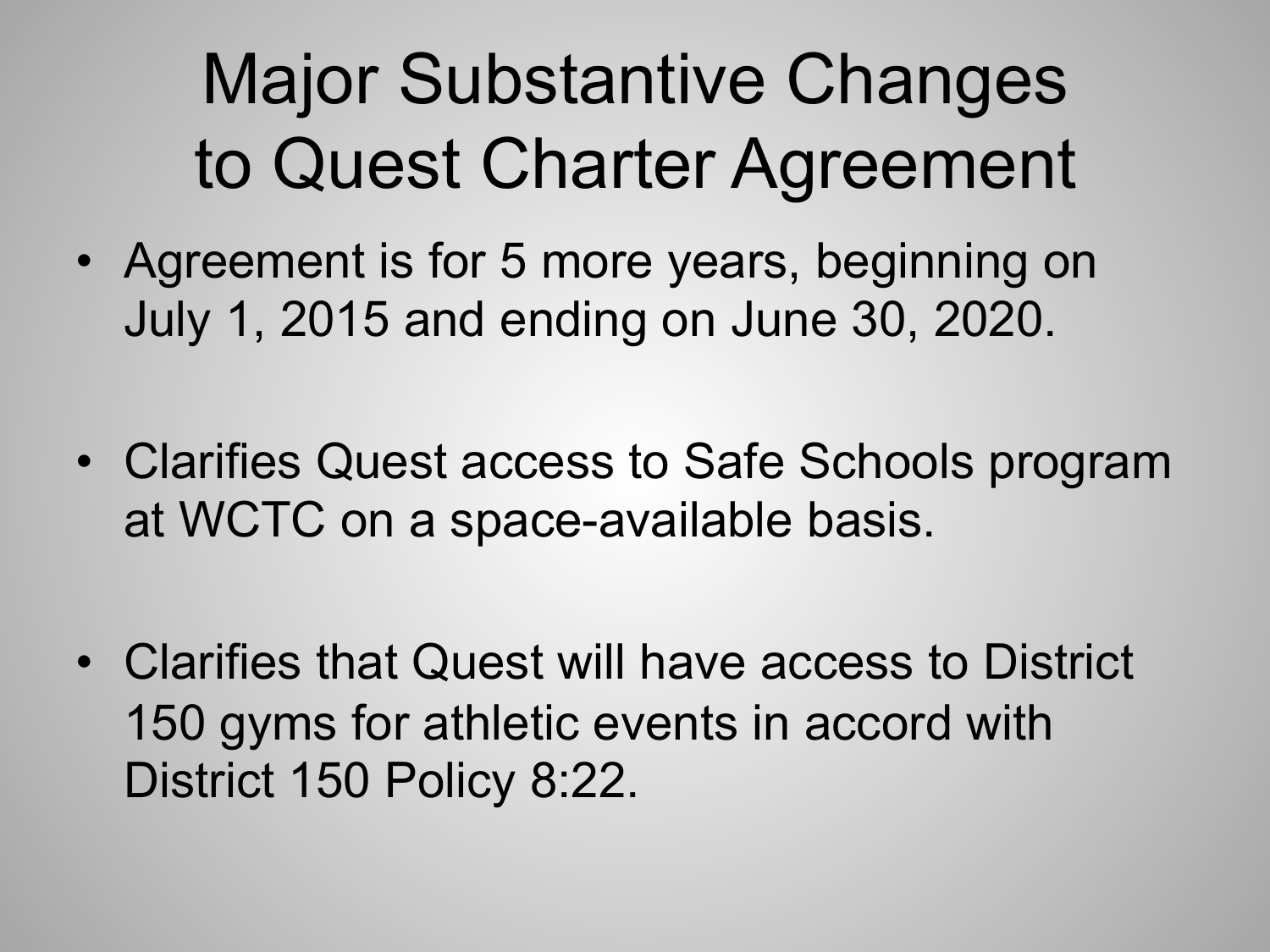## Major Substantive Changes to Quest Charter Agreement (continued)

- New funding formula.
- District 150 will forgive remaining \$210,000 balance on loan to Quest for the 2012 purchase of the former Loucks and Columbia school buildings.
- Quest will use District 150 student information system for all Quest students. Previously used only for special education students.
- Quest will provide beginning of year and end of year reports on its special education population.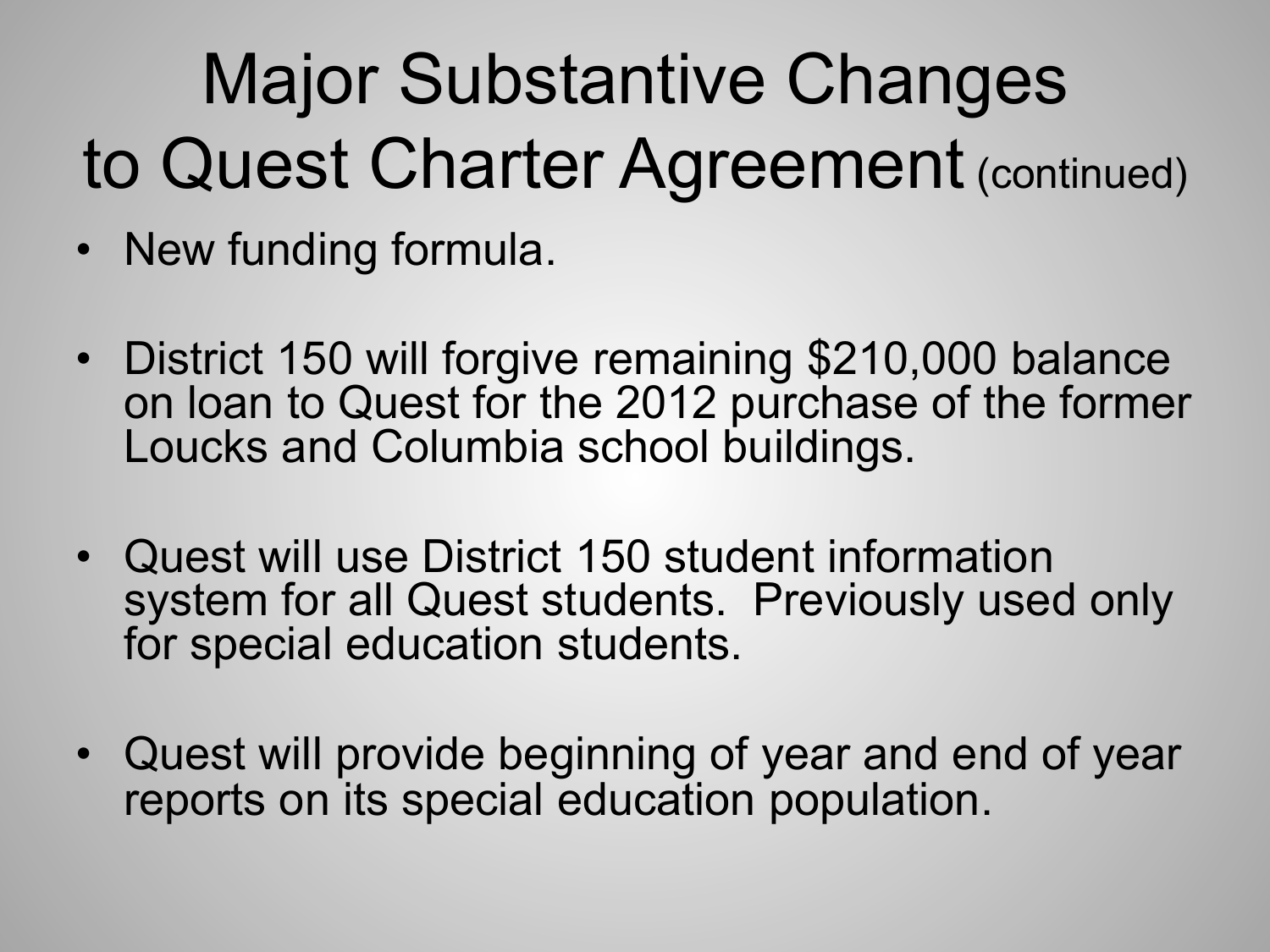## Major Substantive Changes to Quest Charter Agreement

- District 150 will provide legal defense for due process legal proceedings involving District 150 special education students enrolled at Quest.
- Quest no longer limited to one named vendor for school management or operational services; may select another qualified vendor or no outside vendor. (Subject to approval by District 150 and ISBE).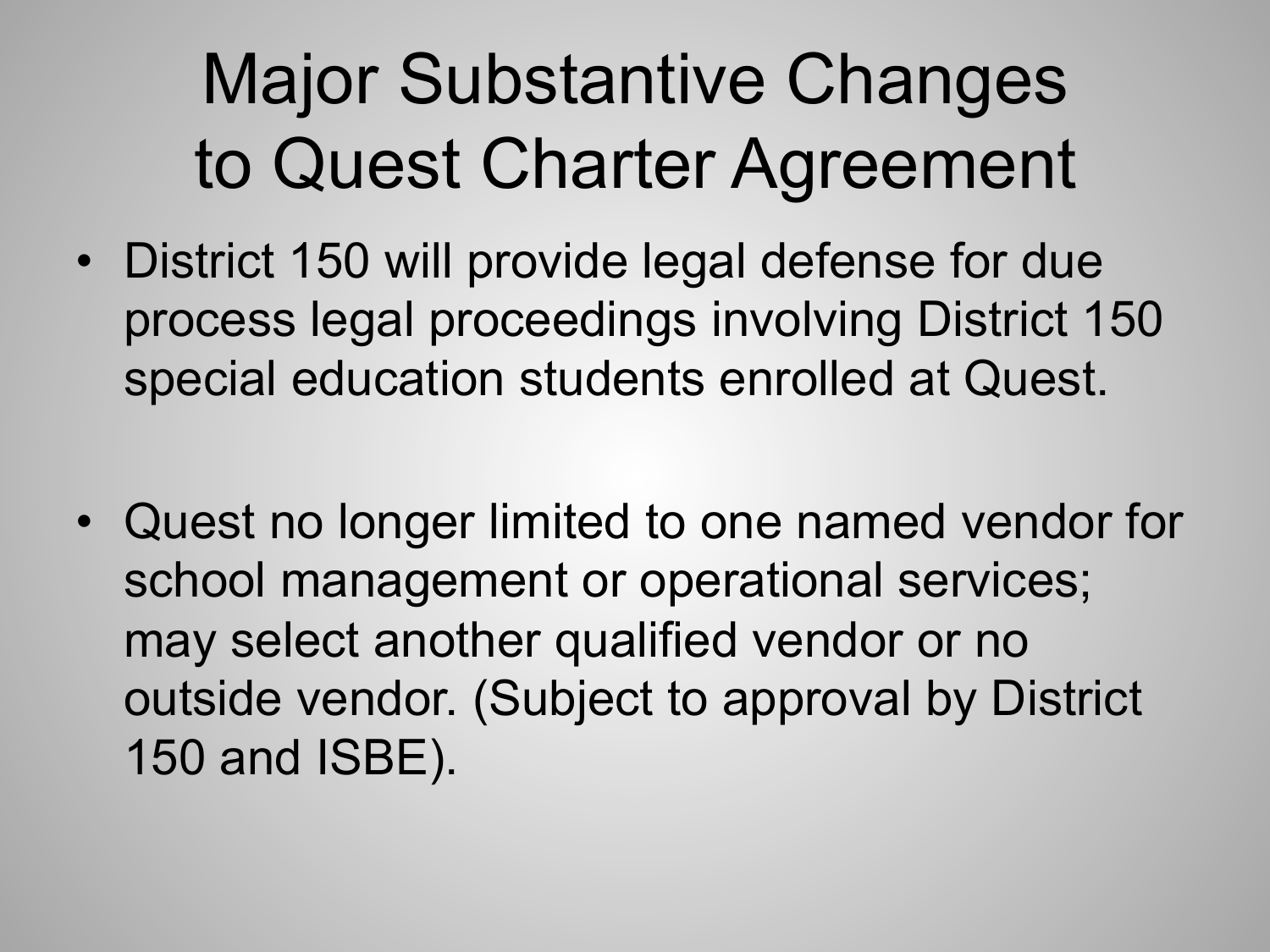## Funding Overview

#### Quest Funding Through District 150

**Statutory Requirements** 

Current Use of the Per Capita Tuition Charge

Challenges With the PCTC

#### Funding Recommendation

Goals Funding Recommendation and Analysis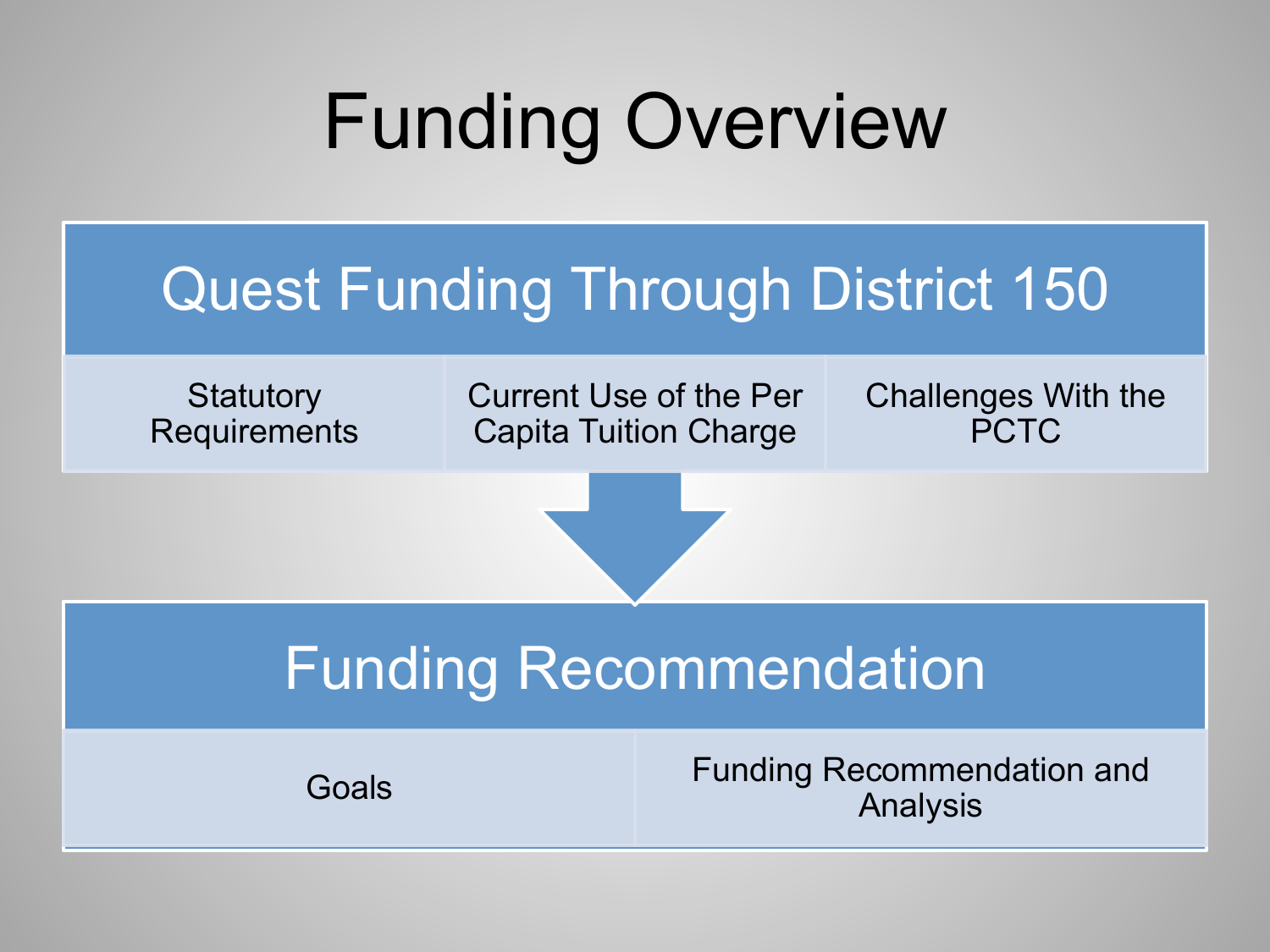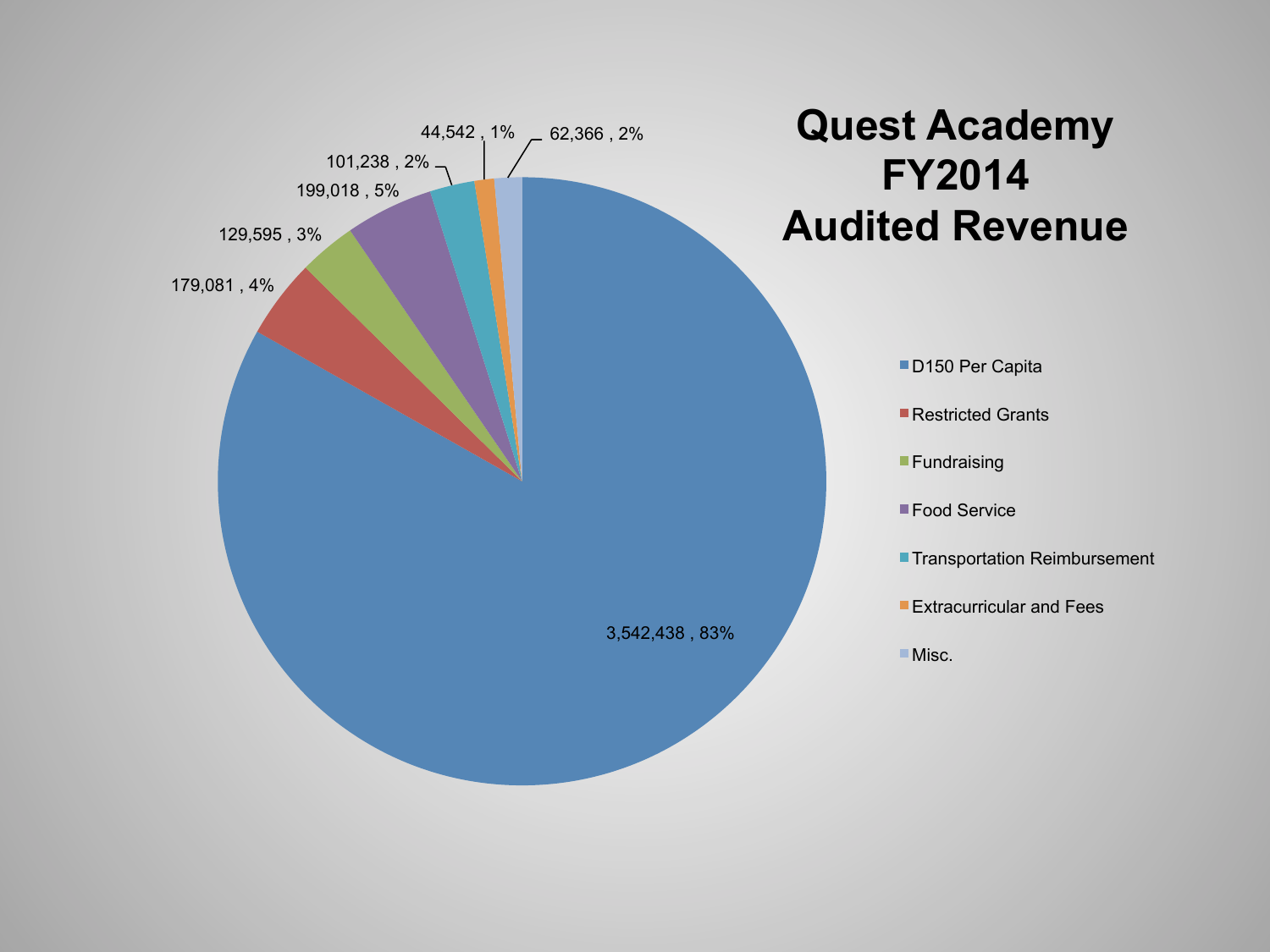

|                    | Per Capita     | Mortgage |                              | <b>Net</b> |           | Percent |
|--------------------|----------------|----------|------------------------------|------------|-----------|---------|
| <b>Fiscal Year</b> | <b>Funding</b> | Payment  |                              | Payment    |           | Change  |
| 2011               | \$1,486,542    | \$       | $\overline{\phantom{a}}$     |            | 1,486,542 |         |
| 2012               | \$2,350,079    | \$       | $\qquad \qquad \blacksquare$ |            | 2,350,079 | 58%     |
| 2013               | \$2,764,444    | \$       | $\overline{\phantom{a}}$     |            | 2,764,444 | 18%     |
| 2014               | \$3,548,538    |          | 30,000                       |            | 3,518,538 | 27%     |
| 2015               | \$4,078,191    |          | 30,000                       |            | 4,048,191 | 15%     |

Note: FY2015 includes the estimated 4th quarter payment of \$1,008,519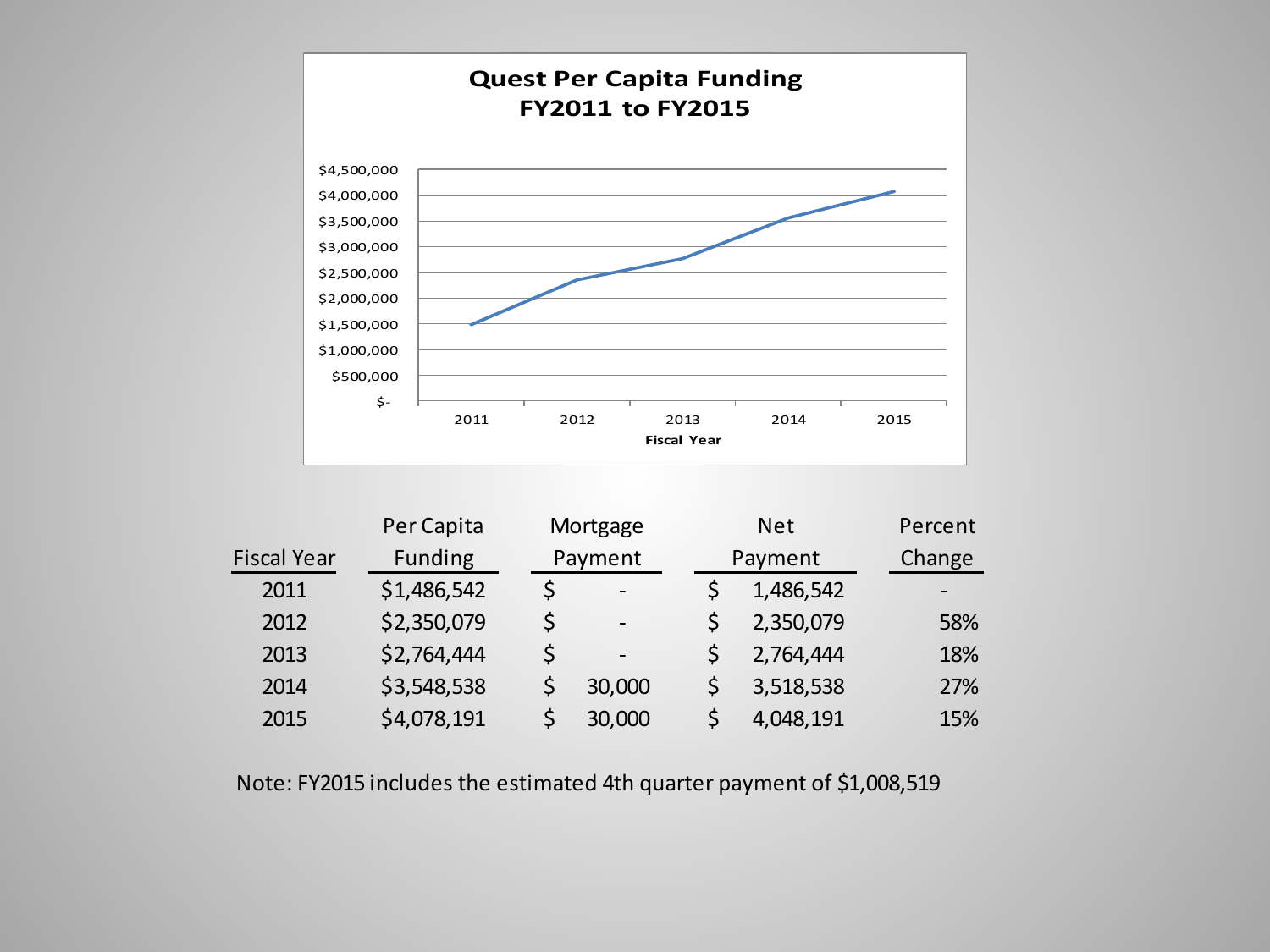### Charter Schools Statutory Funding Requirement

- The charter school and the local school board shall agree on funding and any services to be provided by the school district to the charter school.
- All services centrally or otherwise provided by the school district shall be subject to negotiation between a charter school and the local school board.
- In no event shall the funding be less than 75% or more than 125% of the school district's per capita student tuition multiplied by the number of students residing in the district who are enrolled in the charter school.

ILCS 5/27-11(b) (summarized)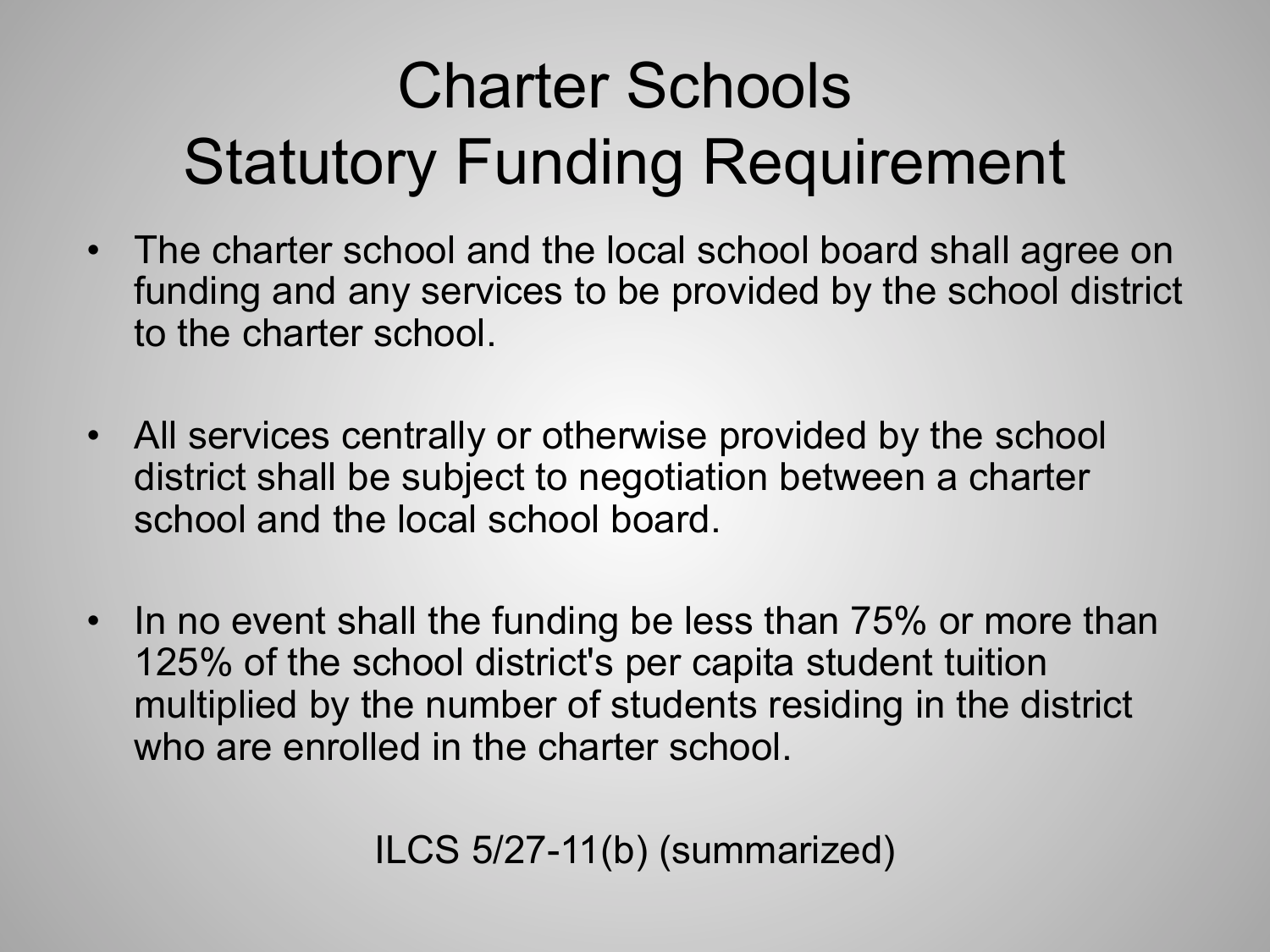## Per Capita Tuition Charge (PCTC)

The amount a local school district charges as tuition to nonresident students as defined by Sections 18-03 and 10-20.12a of the School Code. (Illinois State Board of Education)

Such per capita cost shall be computed by dividing the total cost of conducting and maintaining the schools of the district by the average daily attendance, including tuition pupils. (Illinois School Code 10-20.12a)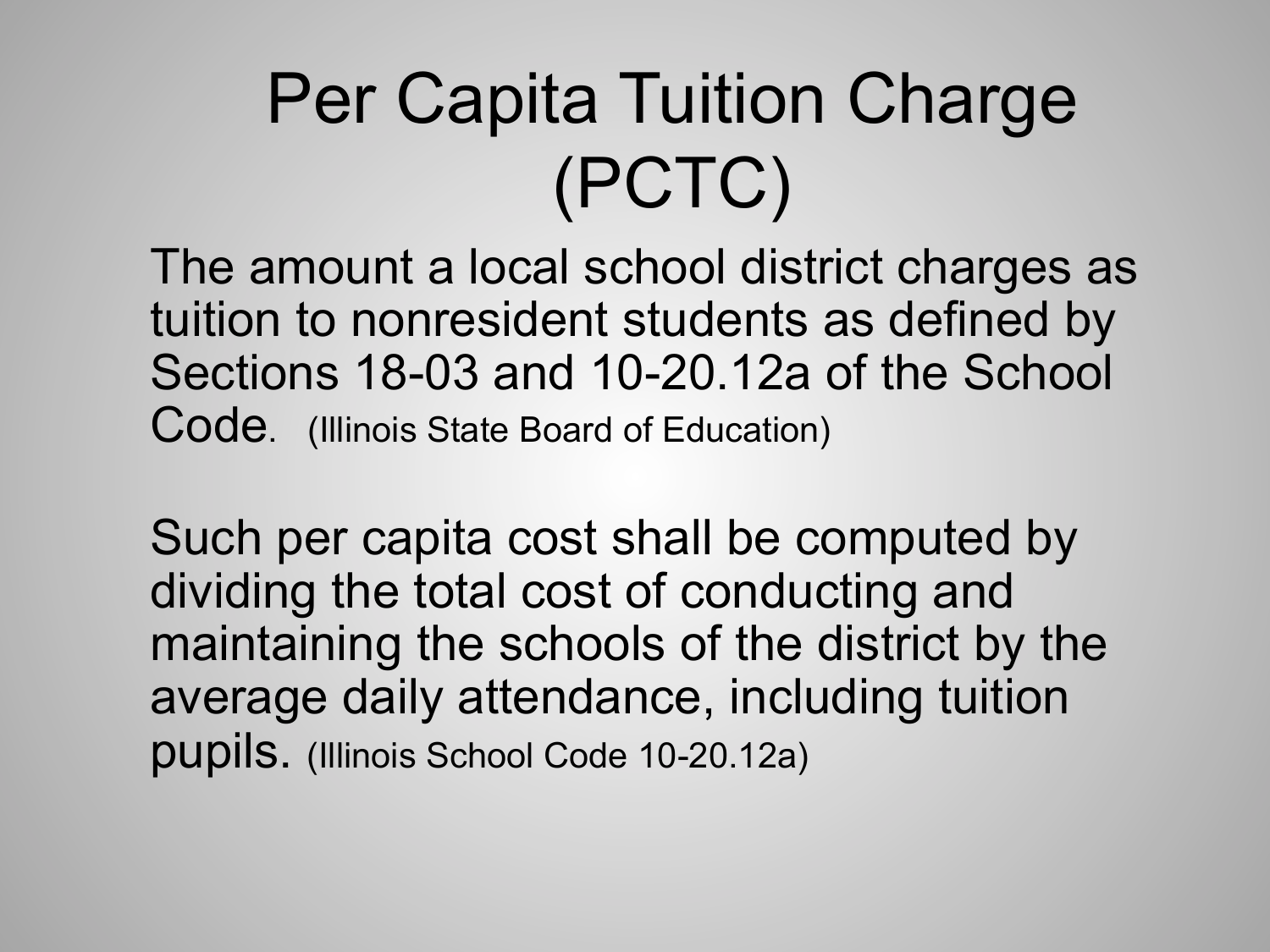## Calculating the PCTC

- Add all expenses of the school district in its Ed, O & M, Debt Service, Transportation, IMRF/SS, and Tort Funds.
- Subtract expenditures not applicable to the regular K-12 program (such as adult education and summer school).
- Subtract offsetting/restricted revenues from state and federal sources and revenues from student and community services.
- Add a depreciation allowance.
- Divide total by the nine-month ADA for the year.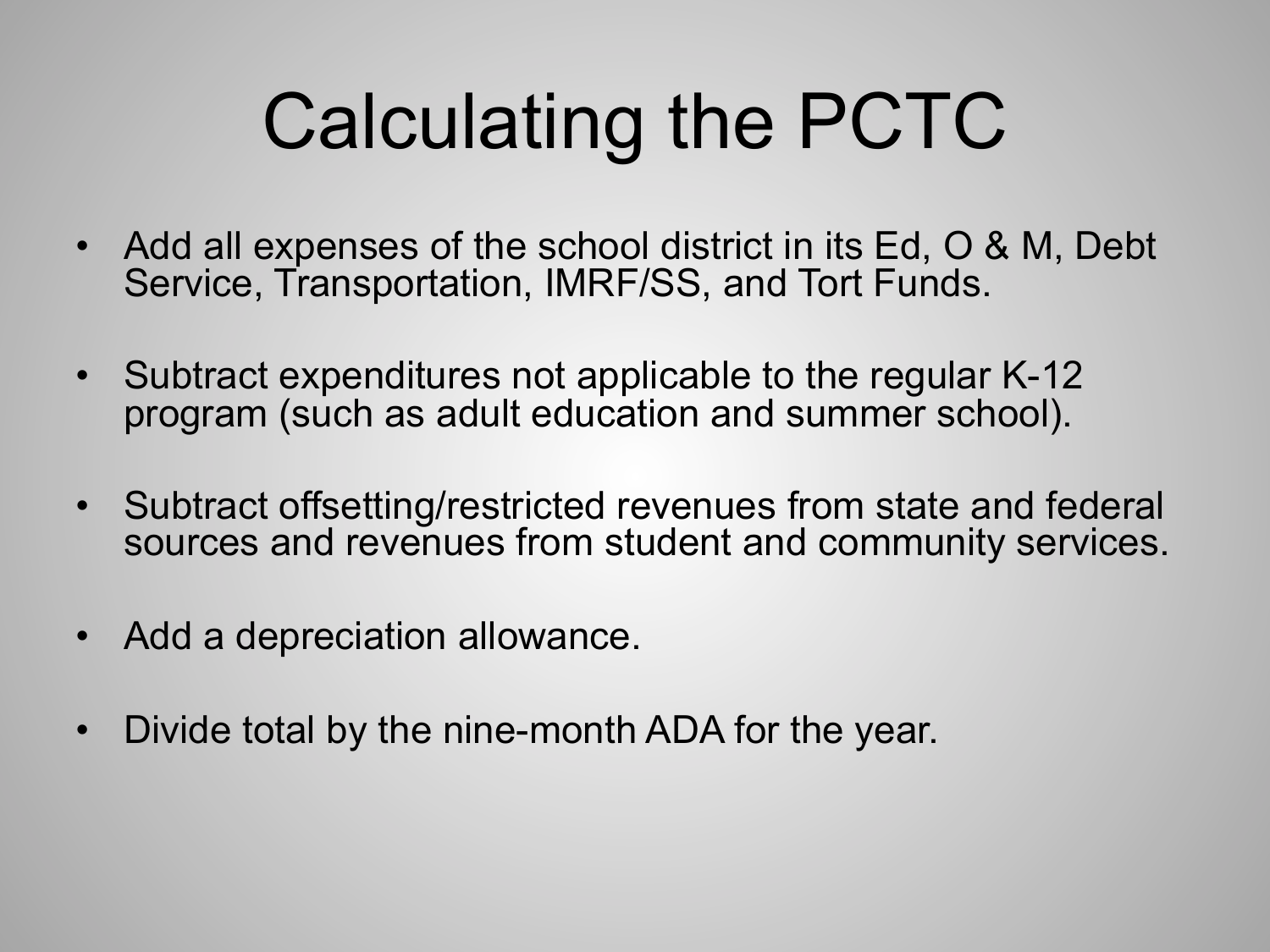## FY2014 District 150 PCTC

| <b>Expenditures*</b>            |    | \$178,074,075 |
|---------------------------------|----|---------------|
| <b>Less Deductions</b>          |    |               |
| <b>Operating Expenses **</b>    |    | 21,064,290    |
| <b>Restricted Revenues</b>      |    | 38,661,599    |
| <b>Total Deductions</b>         | Ś  | 59,725,889    |
| <b>Add Depreciation</b>         | -Ş | 7,595,821     |
| <b>Total Costs</b>              | Ś  | 125,944,007   |
| <b>Average Daily Attendance</b> |    | 11,911        |
| Per Capita Tution Charge \$     |    | 10,573.75     |

- **\* From,Ed,,O&M,,Trans,,IMRF/SS Debt Service and Tort Funds**
- **\*\*** Not applicable to K-12 operations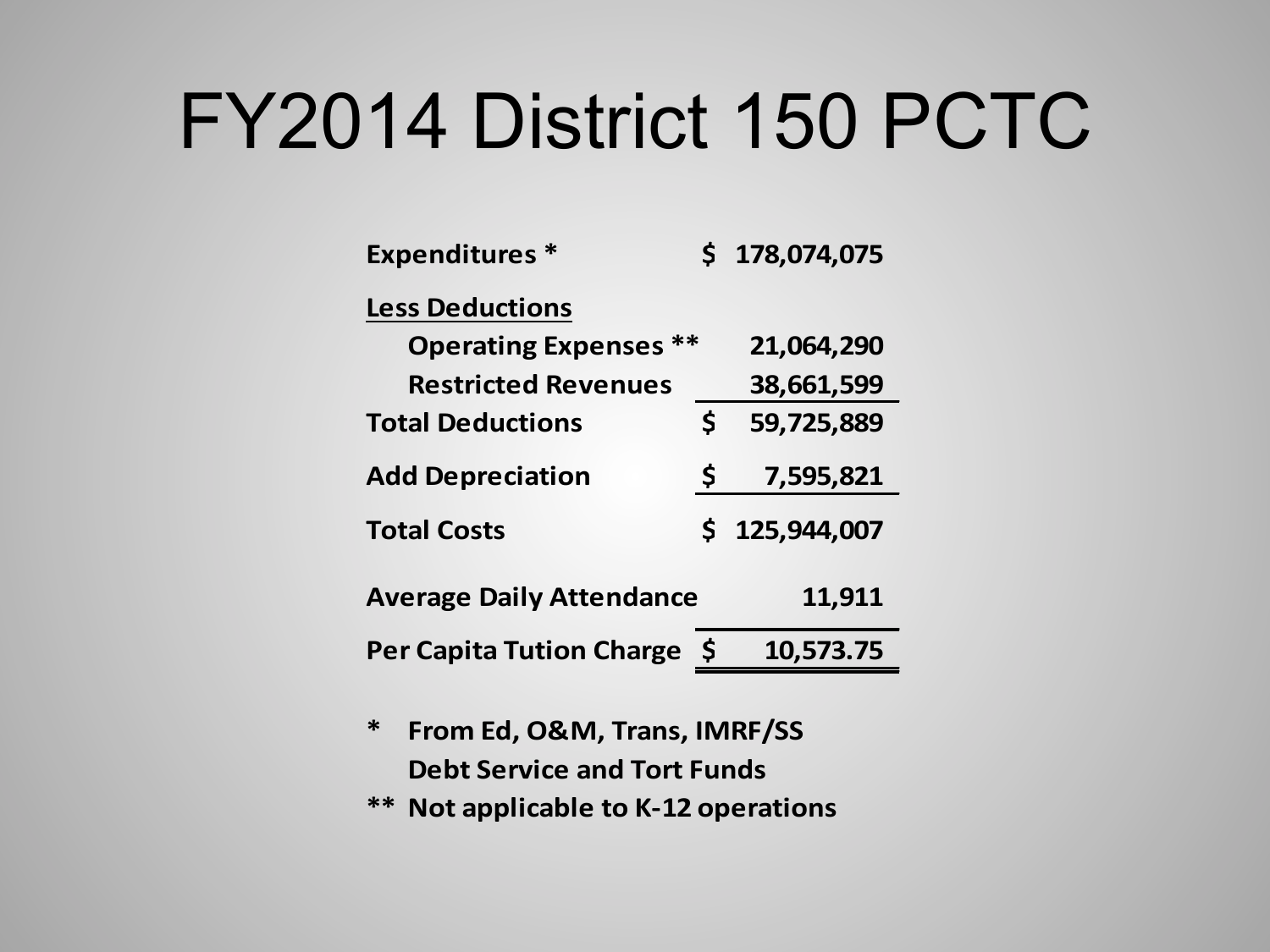#### Challenges With The Use of the PCTC

• Total District 150 PCTC for FY2014 is \$10,573.75

*Of this total*:

- \$638 is attributable to depreciation
- \$472 is attributable to interest expenses
- \$676 is attributable to deficit financed expenditures (expenditures over revenues)
- *In total, \$1,787 of the PCTC, 17%, is attributable to expenditures that are either:* 
	- *not related to student instruction or instructional/admin support*
	- *not financed from sustainable revenues*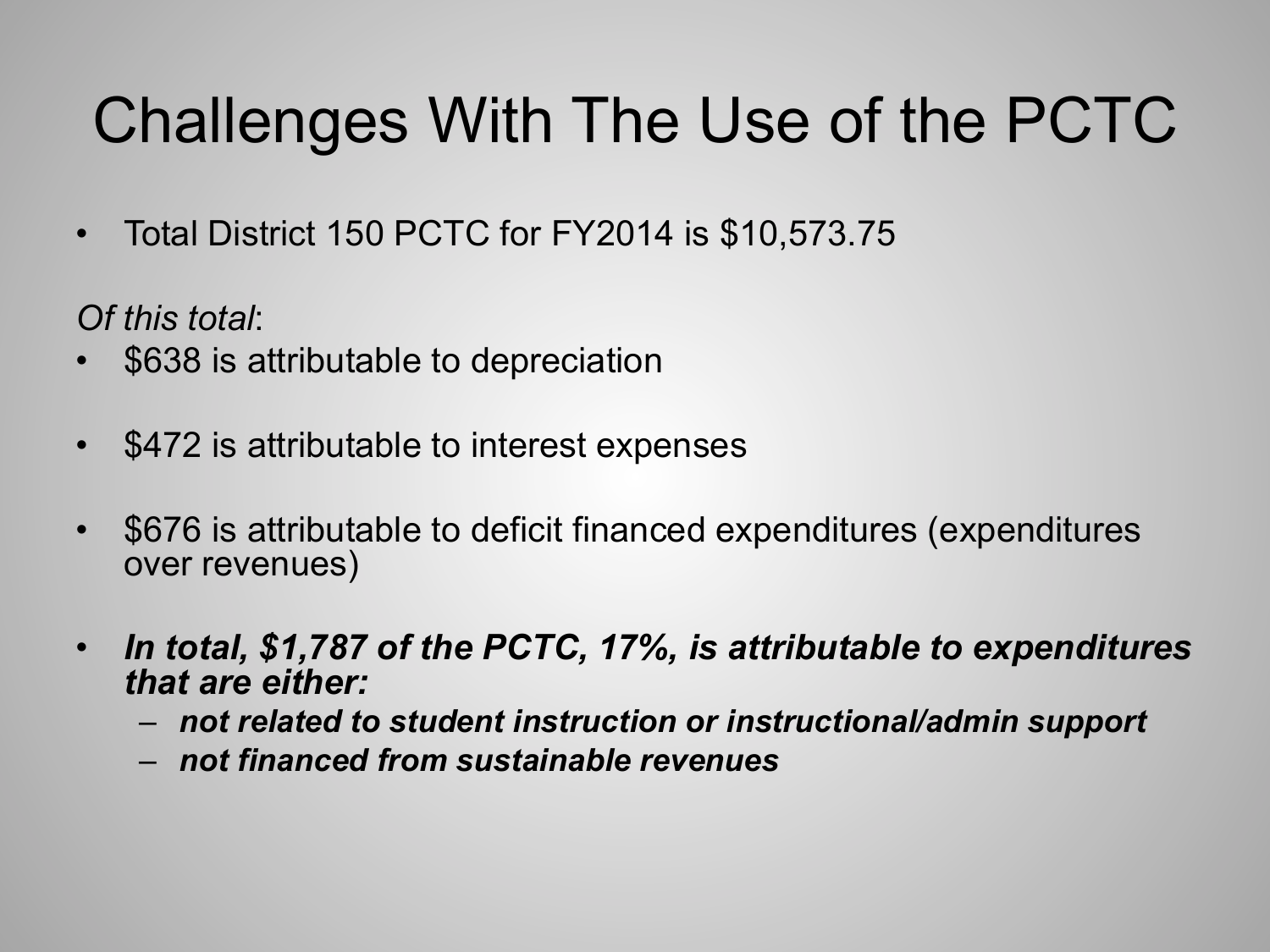#### **PEORIA SCHOOL DISTRICT 150 AND QUEST ACADEMY FINANCING SCENARIOS**

|                                                                                  | <b>FY2015</b> |               |               |               |
|----------------------------------------------------------------------------------|---------------|---------------|---------------|---------------|
|                                                                                  | <b>Budget</b> | <b>FY2016</b> | <b>FY2017</b> | <b>FY2018</b> |
| FY2014 Per Capital Tuition Charge of \$10,573.75 at 85% and 2% annual increases) |               |               |               |               |
| <b>Total Funding</b>                                                             | 4,218,203     | 5,392,614     | 5,500,500     | 5,610,500     |
| \$ Change                                                                        |               | 1,174,411     | 107,887       | 110,000       |
| % Change                                                                         |               | 27.8%         | 2.0%          | 2.0%          |
| Ave % Change                                                                     |               |               |               |               |
| FY2014 PCTC at 85% with Planned Expenditure Reductions in FY2015 and FY2016      |               |               |               |               |
| <b>Current Funding</b>                                                           | 4,218,203     |               |               |               |
| <b>PCTC</b>                                                                      |               | 10 573 75     | 10 352 07     | 9 616 57      |

| <b>Current Funding</b>    | 4,218,203 |           |            |
|---------------------------|-----------|-----------|------------|
| <b>PCTC</b>               | 10,573.75 | 10,352.07 | 9,616.57   |
| PCTC at 85% Funding Level | 8,987.69  | 8,799.26  | 8,174.08   |
| <b>Enrollment</b>         | 600       | 600       | 600        |
| <b>Total Funding</b>      | 5,392,614 | 5,279,556 | 4,904,448  |
| \$ Change                 | 1,174,411 | (113,058) | (375, 108) |
| % Change                  | 27.8%     | $-2.7%$   | $-8.9%$    |

For comparison purposes, assumes level enrollments of 600 students in FY2016 - FY2018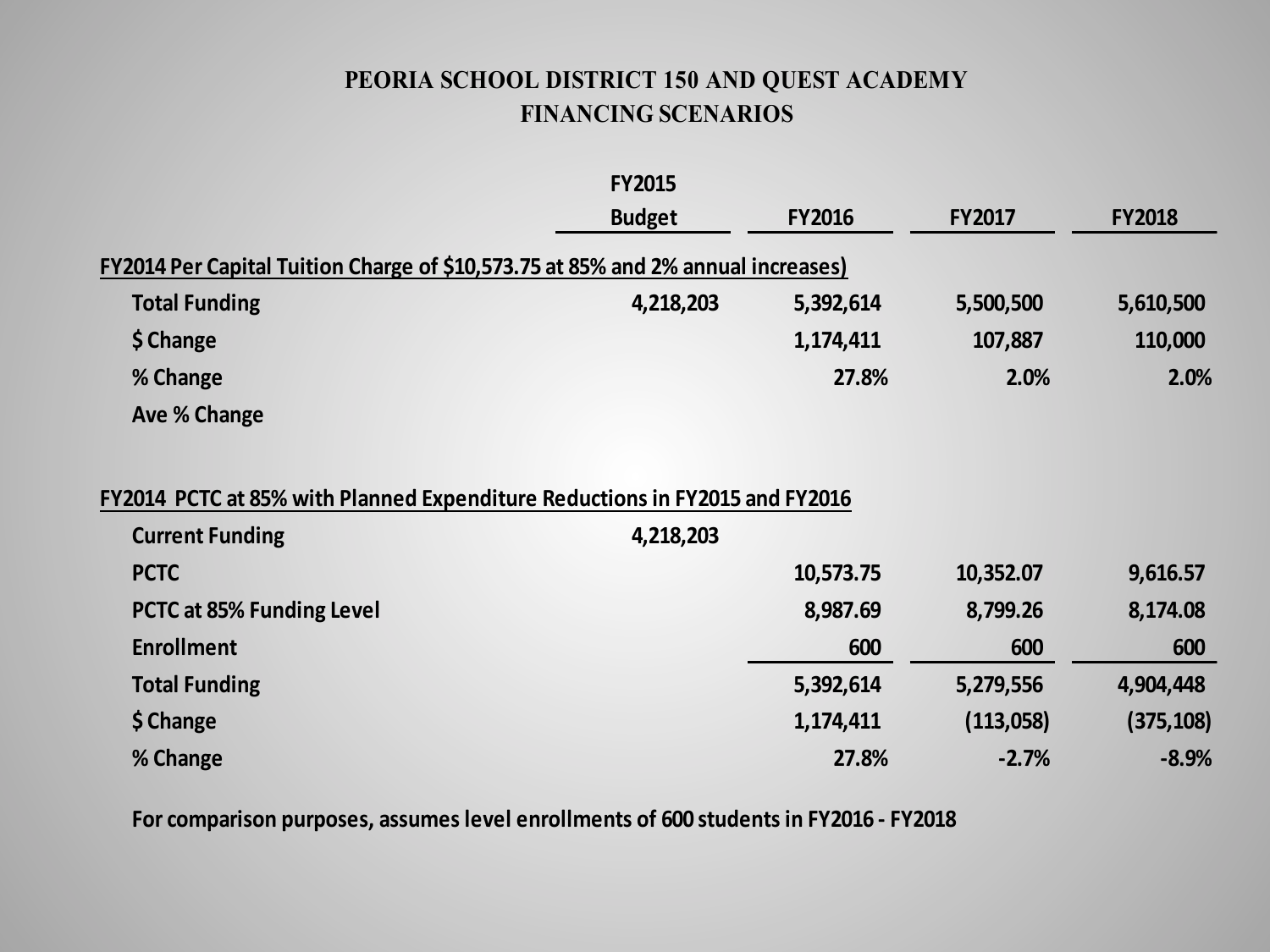## Goals for New Funding Model

- Needs to be appropriate and reasonable for D150 and Quest.
- Must address the identified issues related to the use of the PCTC.
- Should be tied more closely with available unrestricted District revenues.
- Should assure that Quest and D150 students have equitable funding support.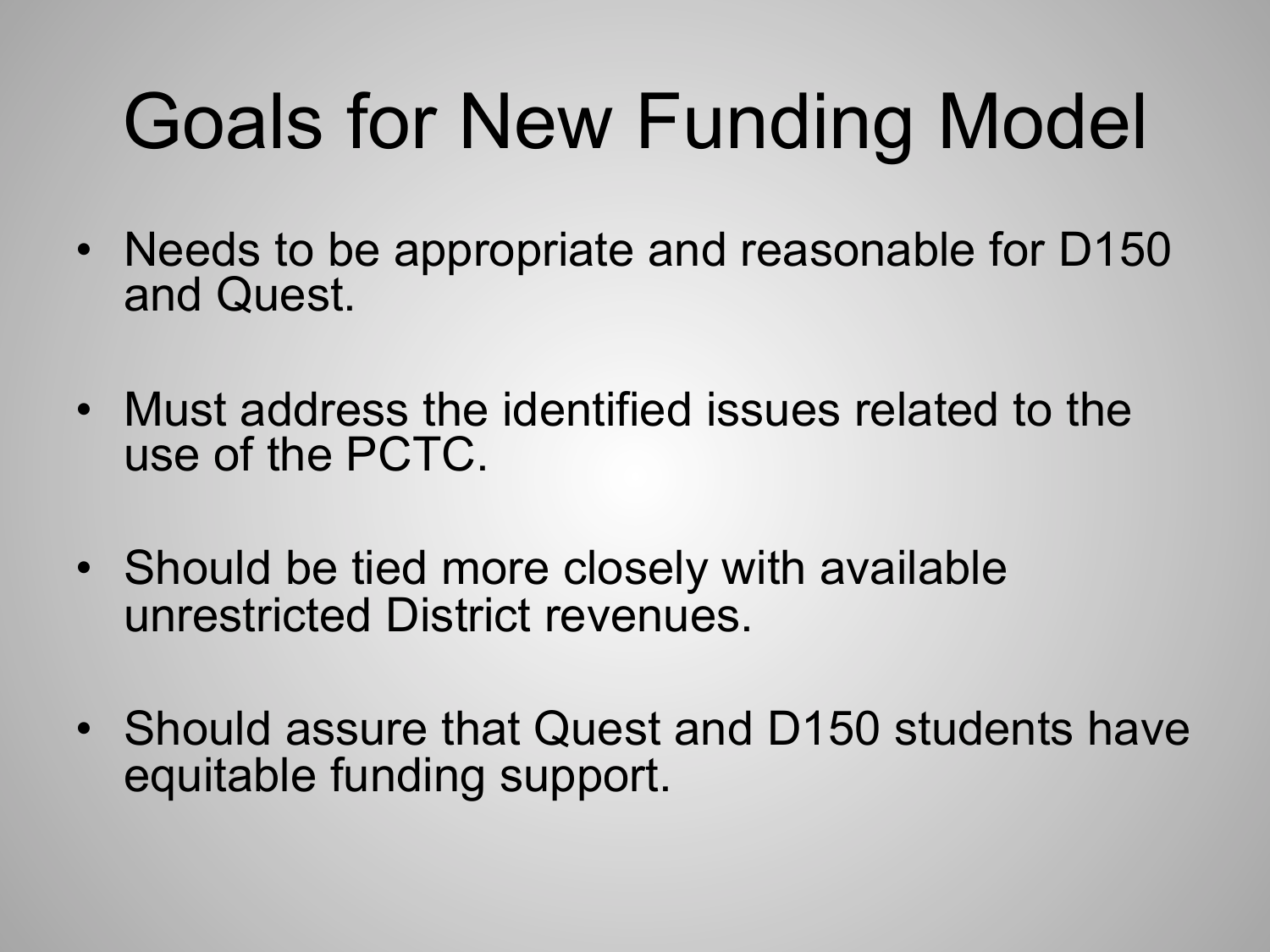#### Recommended Funding Model (First Year – FY2016)

- Establishes a FY2016 funding base of \$5,122,590, an increase of 23% above current year funding.
- This funding includes:
	- Support for 570 students (an increase of 66 new students)
	- A funding level of \$8,987 per student (85% of the district's per capita tuition charge)
	- Adjustments will continue to be made if enrollment levels are not reached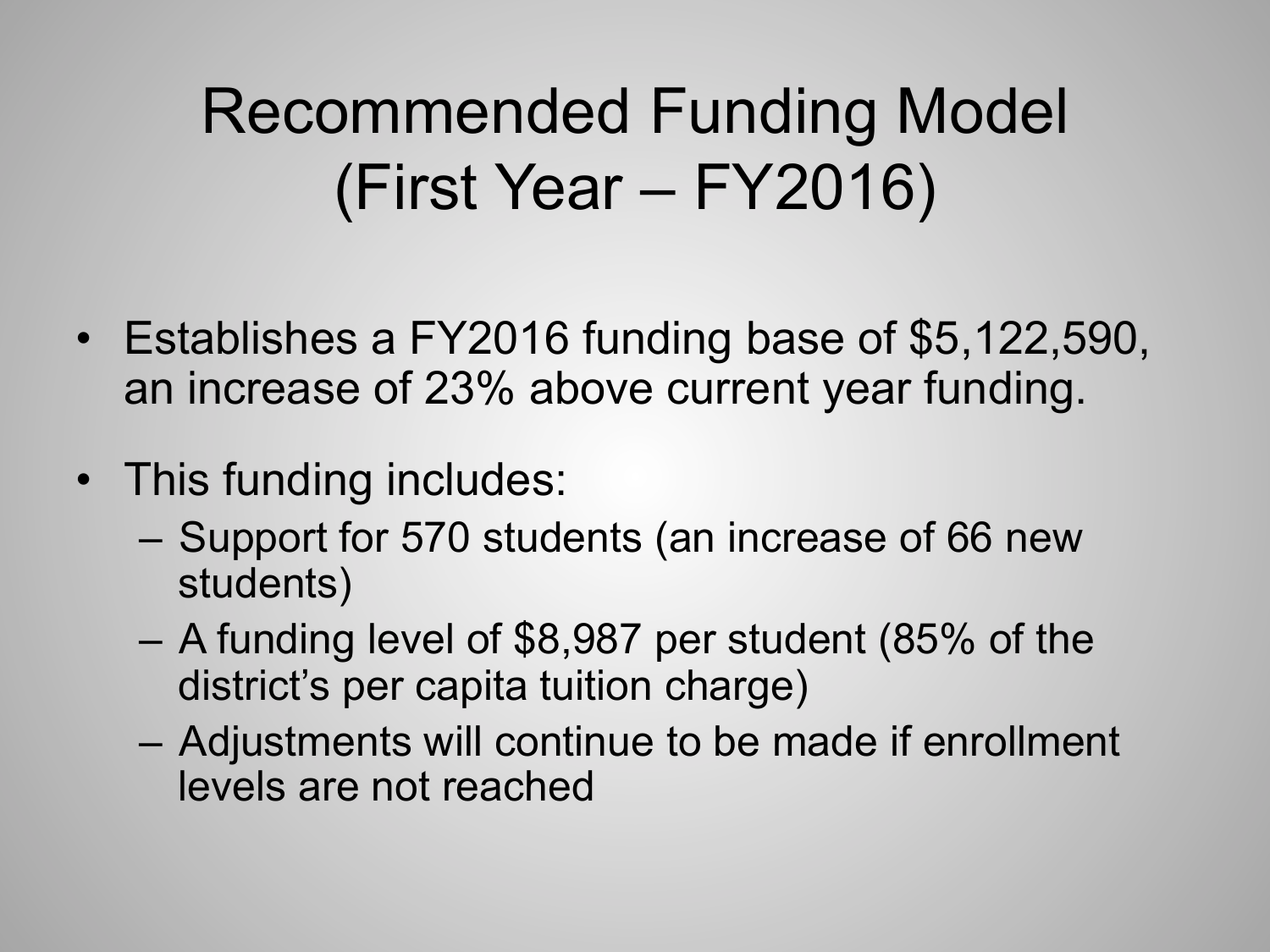#### Recommended Funding Model Fiscal Years 2017-2020

- Each year Quest's funding base would be increased based on the two-year average change in District 150 General State Aid.
- The latest two-year averages were:
	- $-2.8\%$  (FY12-FY14)
	- 2.5% (FY13-FY15) used for FY2017 funding